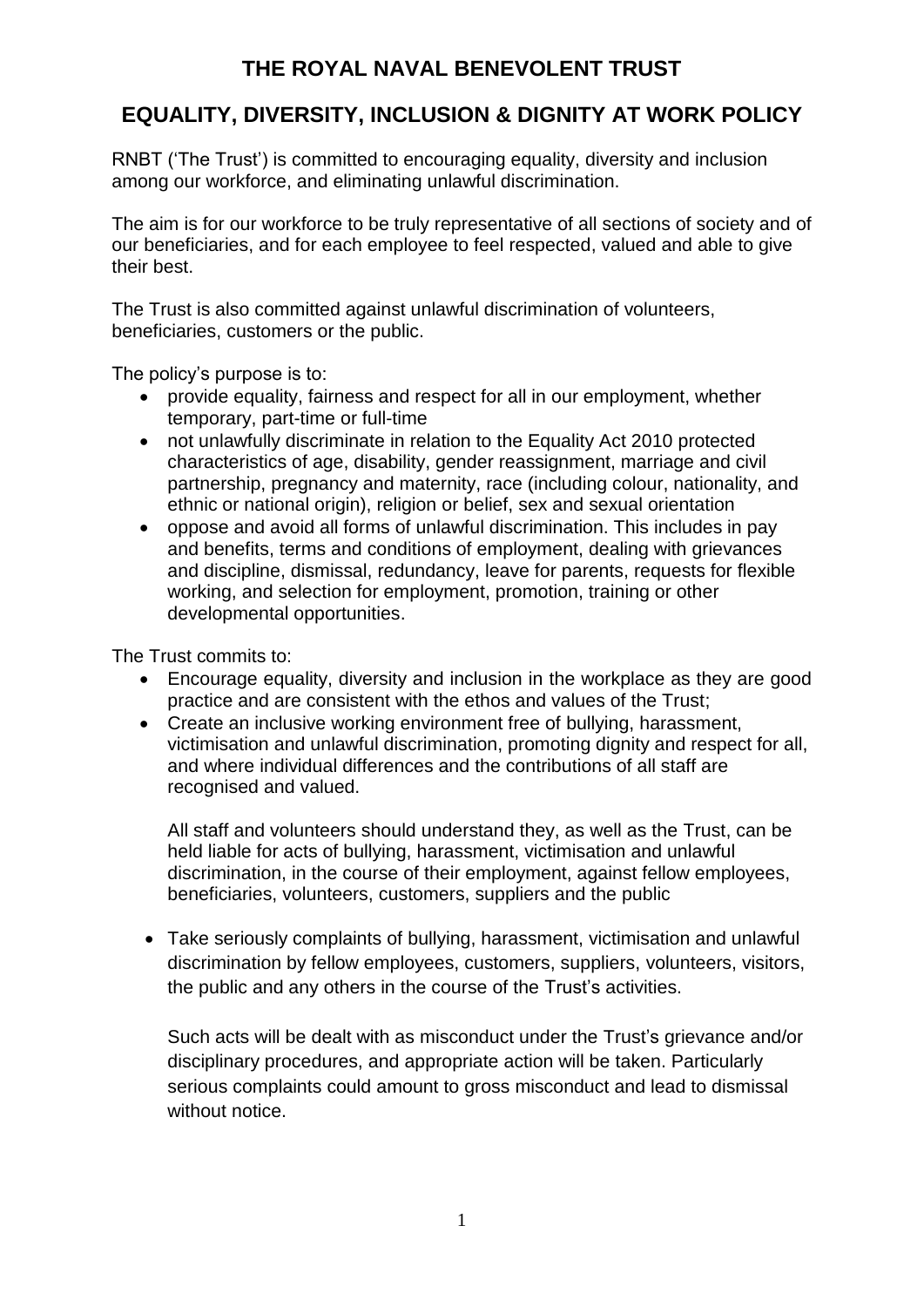- Further, sexual harassment may amount to both an employment rights matter and a criminal matter, such as in sexual assault allegations. In addition, harassment under the Protection from Harassment Act 1997 – which is not limited to circumstances where harassment relates to a protected characteristic – is a criminal offence.
- Make opportunities for training, development and progress available to all staff and volunteers, who will be helped and encouraged to develop their full potential, so their talents and resources can be fully utilised to maximise the effectiveness and efficiency of the organisation.
- Decisions concerning staff being based on merit (apart from in any necessary and limited exemptions and exceptions allowed under the Equality Act).
- Review employment practices and procedures when necessary to ensure fairness, and also update them and the policy to take account of changes in the law.

### **DISCRIMINATION**

1. It is unlawful to discriminate directly or indirectly in recruitment or employment because of age, disability, sex, gender reassignment, pregnancy, maternity, race (which includes colour, nationality and ethnic or national origins), sexual orientation, religion or belief, or because someone is married or in a civil partnership. These are known as "protected characteristics."

2. Discrimination after a person has ceased his or her current employ may also be unlawful, e.g. refusing to give a reference for a reason related to one of the protected characteristics.

3. Subject to limited circumstances for religion or belief and sexual orientation, it is unlawful to discriminate directly or indirectly, harass or victimise a member of the public based on any of the protected characteristics in the provision of services or goods. These circumstances include General Occupational requirements and are a proportionate means of achieving a legitimate aim.

4. It is unlawful to fail to make reasonable adjustments to overcome barriers to using services caused by disability. The duty to make reasonable adjustments includes the removal, adaptation or alteration of physical features if the physical features make it impossible or unreasonably difficult for disabled people to make use of services. In addition, the Trust has an obligation to address any barriers that may impede disabled people from accessing a service.

5. Line managers must ensure they are familiar with the Trust's Equality, Diversity and Inclusion policy in order that they can identify discriminatory acts, practices, or acts of harassment or bullying. Line managers will be responsible for ensuring they actively promote equal opportunity within the departments for which they are responsible.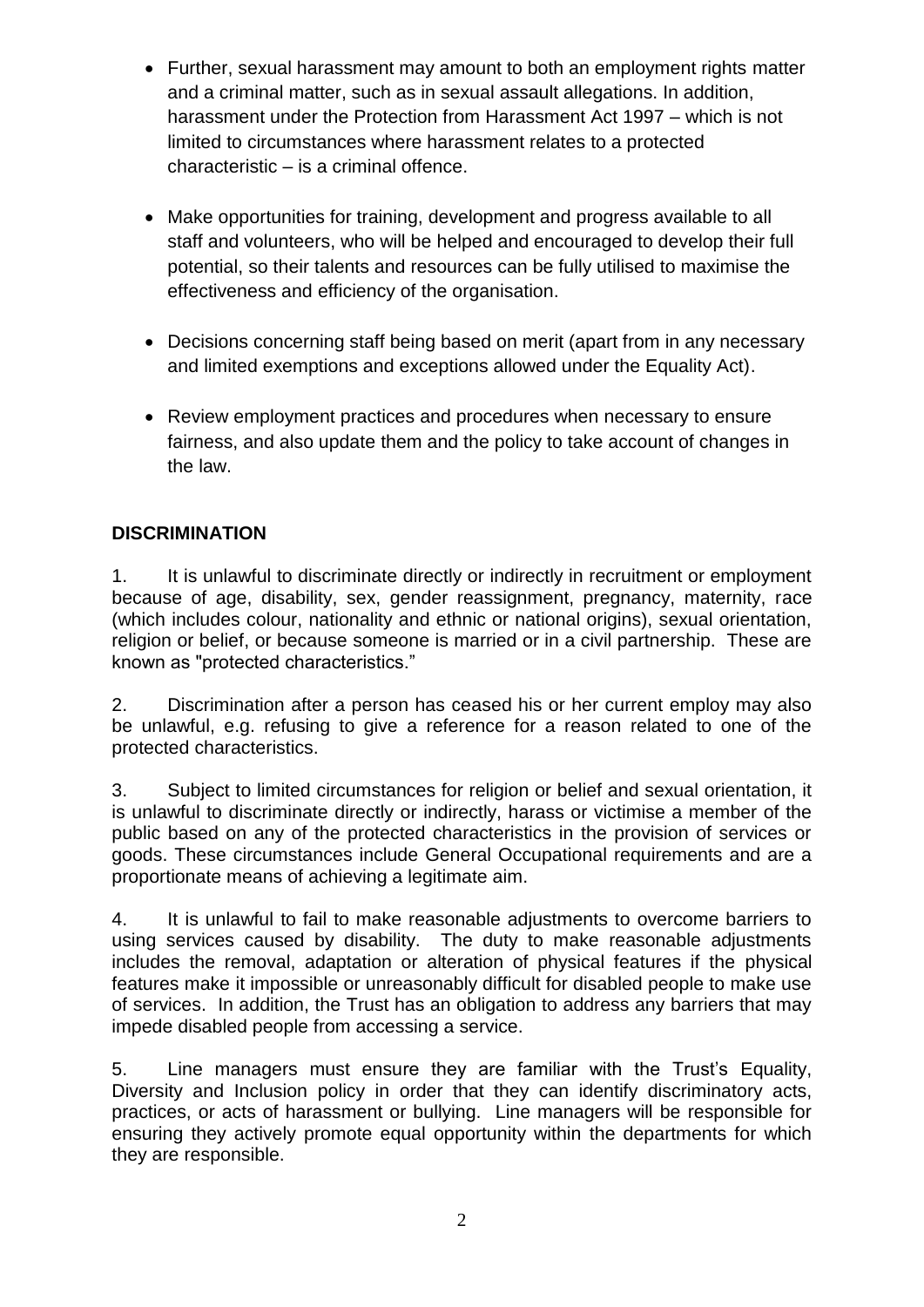6. Employees should also ensure they understand their rights and responsibilities in relation to dignity at work and what they can do to create an inclusive work environment that is free of bullying and harassment. Line managers should be approached to resolve any areas of doubt.

#### **RECRUITMENT, ADVERTISING AND SELECTION**

7. The Trust's recruitment processes will be conducted in such a way as to result in the selection of the most suitable person for the job in terms of relevant experience, abilities and qualifications. The Trust is committed to applying its equality of opportunities policy statement at all stages of recruitment and selection. In short, the Trust will employ a purely competence based approach in recruiting.

8. Advertisements will encourage applications from all suitably qualified and experienced people. In order to attract applications from all sections of the community when advertising job vacancies, the Trust will, as far as is reasonably practicable:

- Ensure advertisements are not confined to those publications, which would exclude or disproportionately reduce the numbers of applicants of a particular gender, sexual orientation, age, religion or racial group.
- Avoid prescribing any unnecessary requirements which would exclude a higher proportion of a particular gender, sexual orientation, age, religion or racial group or which would exclude disabled job applicants.
- Avoid prescribing any requirements as to marital or civil partnership status.
- Where vacancies may be filled by promotion, they will be published to all eligible employees in such a way that they do not restrict applications from employees of any particular gender, sexual orientation, age, religion or racial group or from employees with a disability.

9. The selection process will be carried out consistently for all jobs at all levels. All applications will be processed in the same way. Staff responsible for short-listing, interviewing and selecting candidates will be clearly informed of the selection criteria and of the need for their consistent application. Person specifications and job descriptions will be limited to those requirements that are necessary for the effective performance of the job. Wherever possible, all applicants will be interviewed by at least two interviewers and all questions asked of the applicants will relate to the requirements of the job. The selection of new staff will be based on the job requirements and the individual's suitability and ability to do, or to train for, the job in question.

10. With disabled job applicants, the Trust will have regard to its duty to make reasonable adjustments to work provisions, criteria and practices or to work premises in order to ensure that those with a disability are not placed at a substantial disadvantage in comparison with persons who are do not have a disability.

11. If it is necessary to assess whether personal circumstances will affect the performance of the job (for example, if the job involves unsociable hours or extensive travel), this will be discussed objectively, without detailed questions based on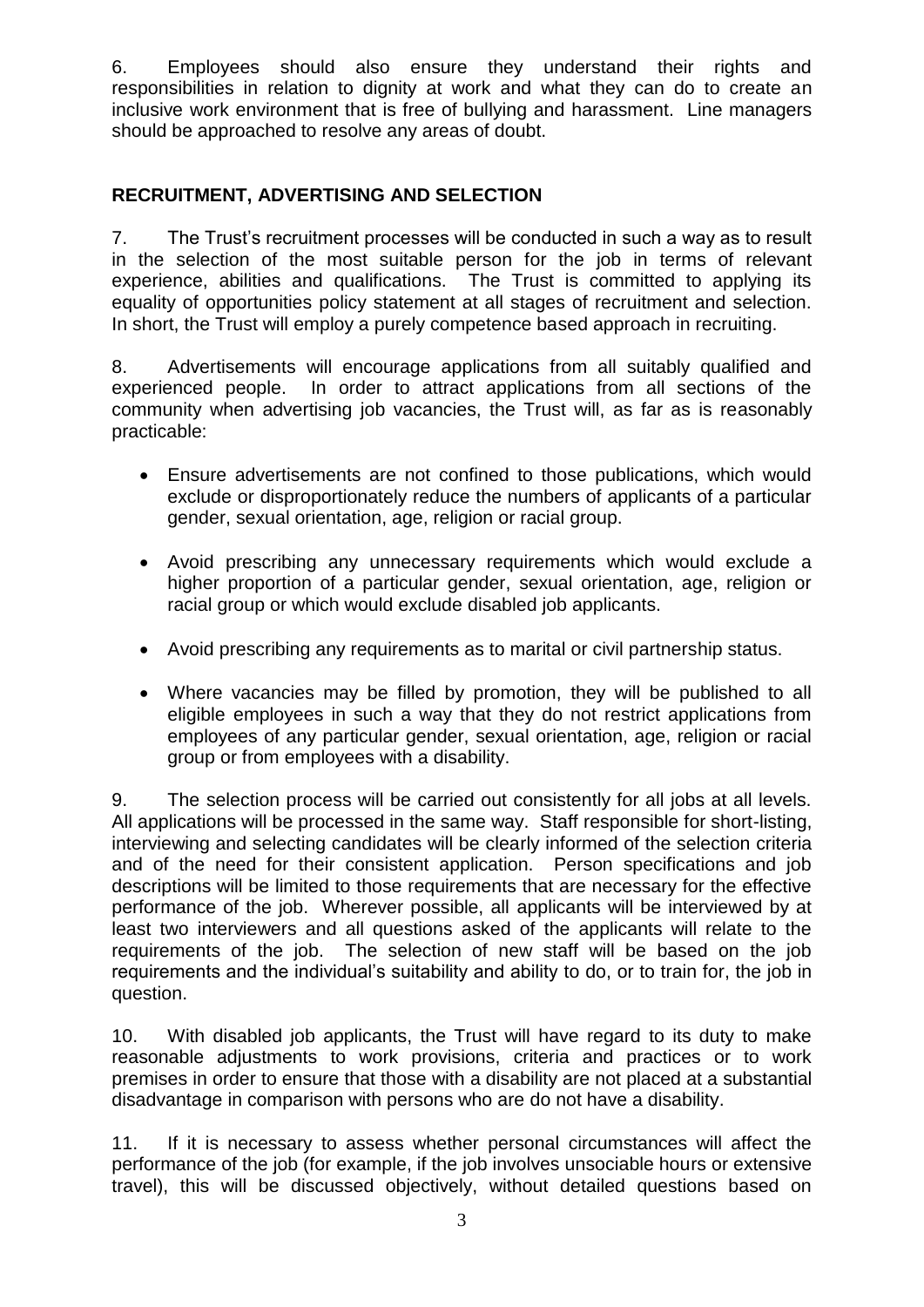assumptions about race, colour, ethnic origin, nationality, national origin, religion or belief, sex, sexual orientation, gender reassignment, age, marital or civil partnership status, disability, children and/or domestic obligations.

#### **TRAINING AND PROMOTION**

12. Where promotion or training opportunities arise, managers are to ensure that all eligible members of staff are treated equally. Reviews around training needs should be completed during regular appraisals and supervisions. When a group of workers predominantly of one race, religion, sex, sexual orientation or age group or a worker with a disability appears to be excluded from access to promotion, transfer and training and to other benefits, the promotional system will be reviewed to ensure there is no unlawful discrimination.

### **TERMS OF EMPLOYMENT, BENEFITS, FACILITIES AND SERVICES**

13. All terms of employment, benefits, facilities and service will be reviewed from time to time, in order to ensure that there is no unlawful discrimination on the grounds of race, colour, ethnic origin, nationality, national origin, religion or belief, sex, sexual orientation, gender reassignment, age, marital or civil partnership status or disability.

### **DIGNITY AT WORK**

14. The Trust is committed to creating an inclusive work environment free of harassment and bullying, where everyone is treated with dignity and respect and able to achieve their full potential.

15. **Bullying** is offensive, intimidating, malicious or insulting behaviour, and/or an abuse or misuse of power that is intended to undermine, humiliate or injure the person on the receiving end. Examples of bullying would include picking on someone or setting him/her up to fail or making threats or comments about someone's job security without good reason.

16. **Harassment** is unwanted conduct related to relevant protected characteristics, which are sex, gender reassignment, race (which includes colour, nationality and ethnic or national origins), disability, sexual orientation, religion or belief and age, that:

- has the purpose of violating a person's dignity or creating an intimidating, hostile, degrading, humiliating or offensive environment for that person; or
- is reasonably considered by that person to have the effect of violating his/her dignity or of creating an intimidating, hostile, degrading, humiliating or offensive environment for him/her, even if the person responsible for the conduct did not intend this effect.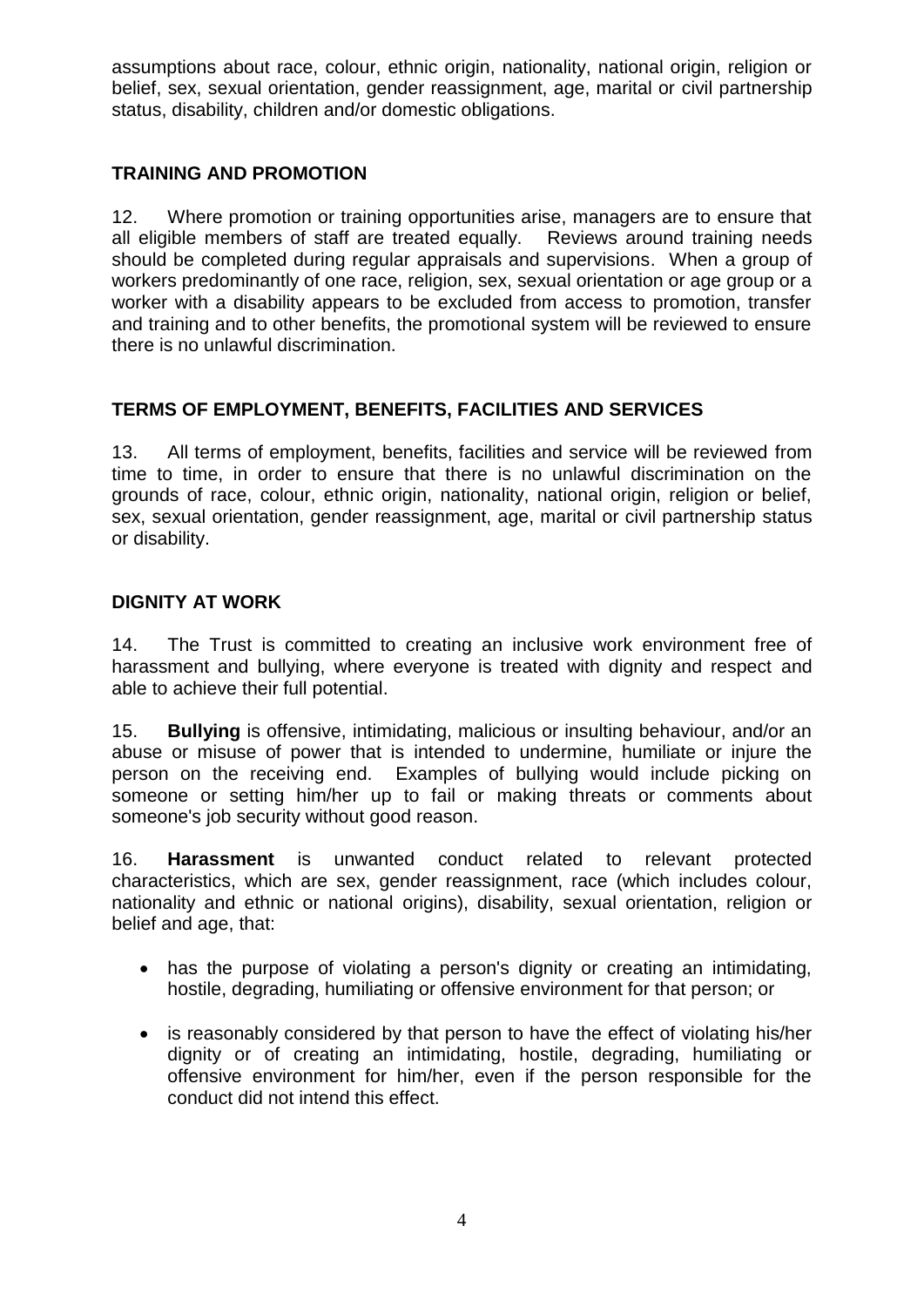- 17. Examples of harassment would include:
	- physical conduct ranging from unwelcome touching to serious assault;
	- unwelcome sexual advances;
	- demeaning comments about a person's appearance;
	- unwelcome jokes or comments of a sexual or racial nature or about an individual's age;
	- excluding an individual because he/she is associated or connected with someone with a protected characteristic, e.g. his/her child is gay, spouse is black or parent is disabled;
	- repeated name calling related to an individual's religion or belief,
	- ignoring an individual because he/she is perceived to have a protected characteristic (whether or not he/she does, in fact, have that protected characteristic), e.g. an employee is thought to be Jewish, or is perceived to be a transsexual;
	- the use of obscene gestures;
	- the open display of pictures or objects with sexual or racial overtones, even if not directed at any particular person, e.g. magazines, calendars or pin-ups.

18. Conduct may be harassment whether or not the person behaving in that way intends to offend. Something intended as a "joke" may offend another person. Everyone has the right to decide what behaviour is acceptable to them and to have their feelings respected by others. Behaviour that any reasonable person would realise would be likely to offend will be harassment without the recipient having to make it clear in advance that behaviour of that type is not acceptable to them, e.g. inappropriate physical contact/touching. It may not be so clear in advance that some other forms of behaviour would be unwelcome to, or could offend, a particular person, e.g. certain "banter", flirting or asking someone for a private drink after work. In these cases, first-time conduct that unintentionally causes offence will not be harassment but it will become harassment if the conduct continues after the recipient has made it clear, by words or conduct, that such behaviour is unacceptable to them.

19. A single incident can be harassment if it is sufficiently serious.

20. All employees have a right not to be victimised for making a complaint in good faith, even if the complaint is not upheld. However, making a complaint that is known to be untrue may lead to disciplinary action being taken.

#### **REPORTING COMPLAINTS**

21. All allegations of bullying, discrimination or harassment will be dealt with seriously, confidentially and speedily. The Trust will not ignore or treat lightly grievances or complaints of discrimination or harassment from members of a particular race, colour, ethnic origin, religion or belief, sex, sexual orientation or age or from employees who have undergone gender reassignment, are married, have entered into a civil partnership or have a disability.

22. With cases of harassment, while the Trust encourages employees who believe they are being harassed to notify the offender (by words or by conduct) that his or her behaviour is unwelcome, the Trust also recognises that actual or perceived power and status disparities may make such confrontation impractical.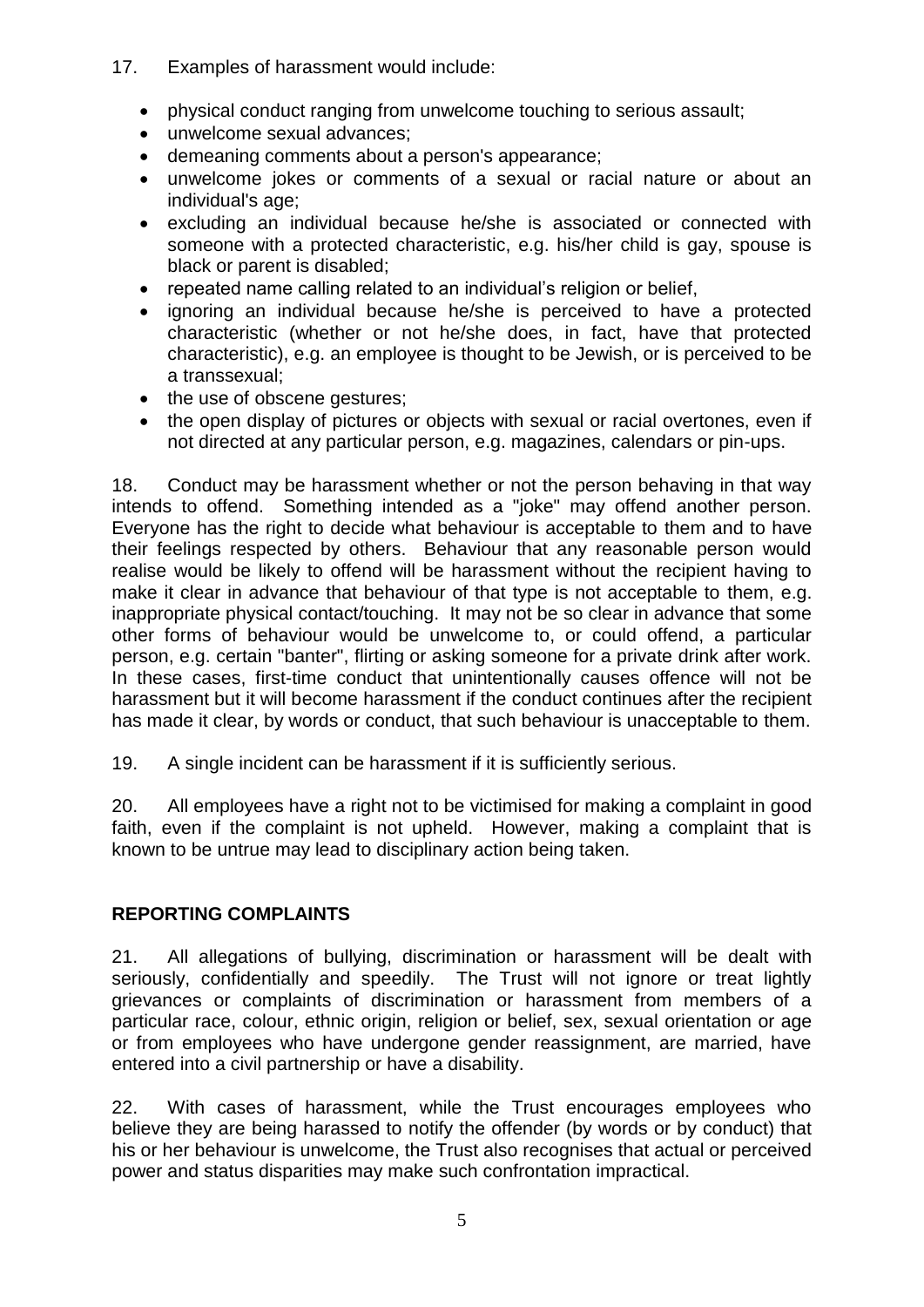23. If an employee wishes to make a complaint relating to bullying, discrimination or harassment, they should take the following steps:

- a. Firstly, report the incident of bullying, discrimination or harassment to their line manager. If they do not wish to speak to their line manager, they can instead speak to an alternative manager.
- b. Such reports should be made promptly so that investigation may proceed and any action taken expeditiously
- c. All allegations of bullying, discrimination or harassment will be taken seriously. The allegation will be promptly investigated and, as part of the investigatory process, the employee making the allegation will be interviewed and asked to provide a written statement setting out the details of their complaint. Confidentiality will be maintained during the investigatory process to the extent that this is practical and appropriate in the circumstances. However, in order to effectively investigate an allegation, the Trust must be able to determine the scope of the investigation and the individuals who should be informed of or interviewed about the allegation. For example, the identity of the complainant and the nature of the allegations must be revealed to the alleged harasser or discriminator so that he or she is able to fairly respond to the allegations. The Trust reserves the right to arrange for another manager to conduct the investigation other than the manager with whom the matter is raised.
- d. The Trust will also invite the employee making the allegation to attend at least one meeting at a reasonable time and place at which the complaint can be discussed. They must take all reasonable steps to attend that meeting and they will have the right to be accompanied at it by either a trade union official or a fellow employee of their choice.
- e. Once the investigation has been completed and after the meeting, the employee making the allegation will be informed in writing of the outcome and the Trust's conclusions and decision as soon as possible. They will also be notified in writing of their right to appeal against the Trust's decision if they are not satisfied with it. The Trust is committed to taking appropriate action with respect to all complaints of bullying, discrimination or harassment that are upheld.
- f. If an employee wishes to appeal against the Trust's decision, they must appeal in writing to their line manager within five working days of the Trust's decision. On receipt of an appeal, a manager or Trustee (who shall be nominated by the Chief Executive but should not be the person to whom the appeal was addressed) shall make arrangements to hear the appeal at a meeting where either a trade union official or a fellow employee of their choice may if they wish, accompany the employee. They must take all reasonable steps to attend the appeal meeting. Following the meeting they will be informed in writing of the Trust's final decision on their appeal.
- g. Employees will not be penalised for raising a complaint, even if it is not upheld, unless the complaint was both untrue and vexatious.